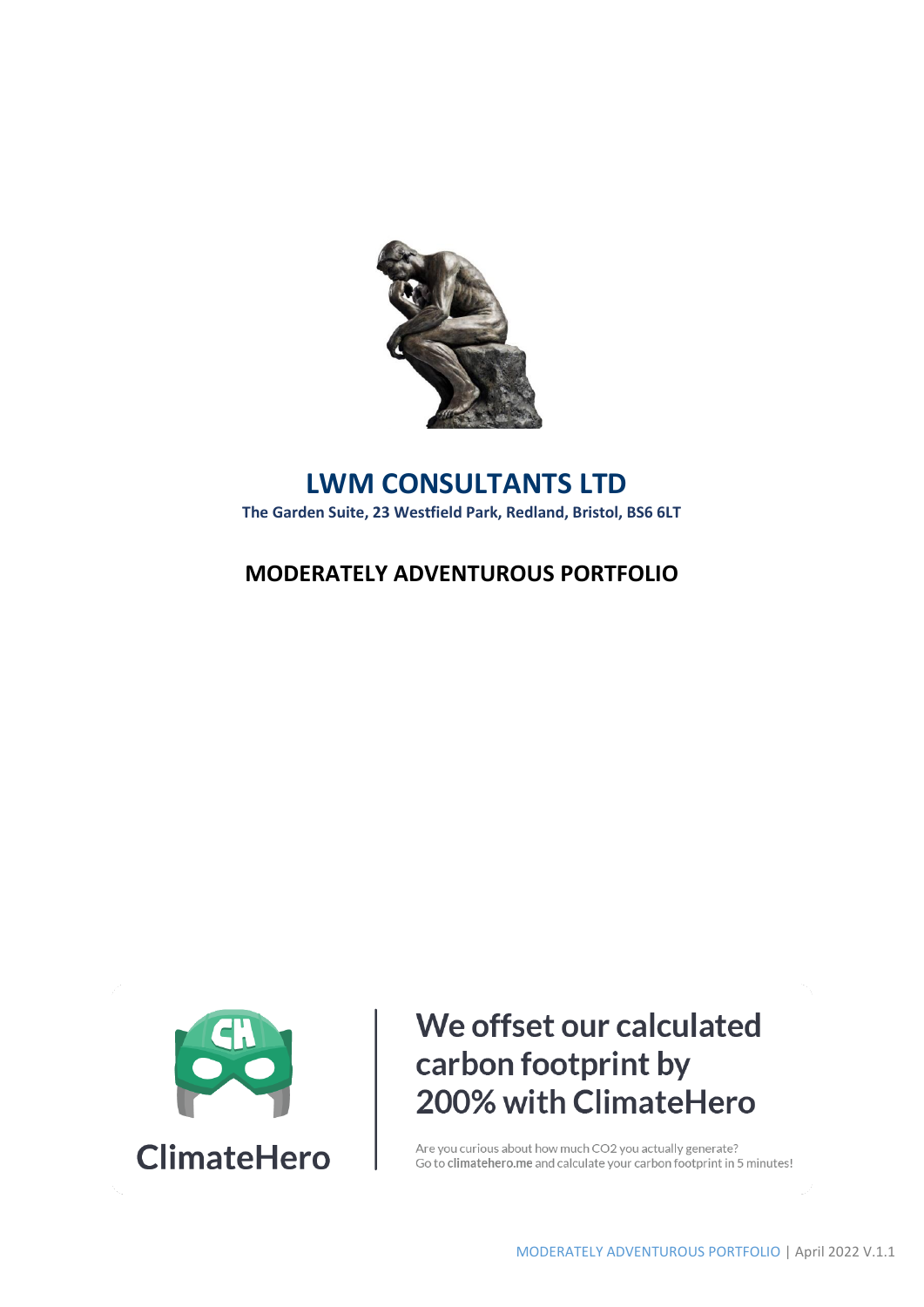**Aim** - The portfolio looks to deliver above inflation return (capital growth) through a combination of fixed interest, equity and property investments, but with a higher weighting to equities.

**Key points** - The portfolio has a higher content of equity exposure compared to the Cautious and Balanced Portfolios. Currently the portfolio holds approximately 21% in diversifying assets such as fixed interest, property and infrastructure, with the balance in equity funds. We believe this is the best way to provide potential upside growth with a higher level of risk, however there is less protection against downside risk.

**Asset allocation –** the portfolio will diversify your assets between funds offering exposure to different sectors of the market and regions. Creating the right mix of assets is an important part of the process of building a portfolio designed to meet your financial objectives. Your portfolio is monitored and reviewed on an ongoing basis to ensure that it remains in line with your risk profile.

|                                                            | 2021/2022               |
|------------------------------------------------------------|-------------------------|
|                                                            | <b>Asset Allocation</b> |
| <b>Diversified Assets</b>                                  | 21.00%                  |
| <b>Equities</b>                                            |                         |
| <b>Europe including UK</b>                                 | 19.00%                  |
| US                                                         | 14.00%                  |
| <b>General Global</b>                                      | 23.00%                  |
| <b>Emerging Markets and Asia Including Japan and China</b> | 23.00%                  |
|                                                            | 100.00%                 |

**Risk -** The table below shows the potential volatility (rapid or unpredictable changes, especially for the worse, in the portfolio value at any given point in time) of the proposed holdings based on past performance. For example, over 15 years, the proposed holdings returned 12.47% p.a., the volatility on the upside and downside was 13.69%. This means at any point in time the average maximum downside was -1.22%, and upside 26.16%. These are purely a guide and are not guaranteed. The actual figures could be higher or lower at any single point in time.

|          | Return | Volatility |
|----------|--------|------------|
| 1 Year   | 50.01% | 12.48%     |
| 3 Years  | 17.38% | 14.28%     |
| 5 Years  | 18.87% | 12.03%     |
| 10 Years | 15.42% | 11.38%     |
| 15 Years | 12.47% | 13.69%     |

We aim to deliver positive returns over the medium to long term, with volatility similar to the FTSE World Index. **Both returns and volatility are not guaranteed but act as a guide.** 

You should also consider specific risks such as inflationary risk, counterparty risk and risks arising from a lack of diversification.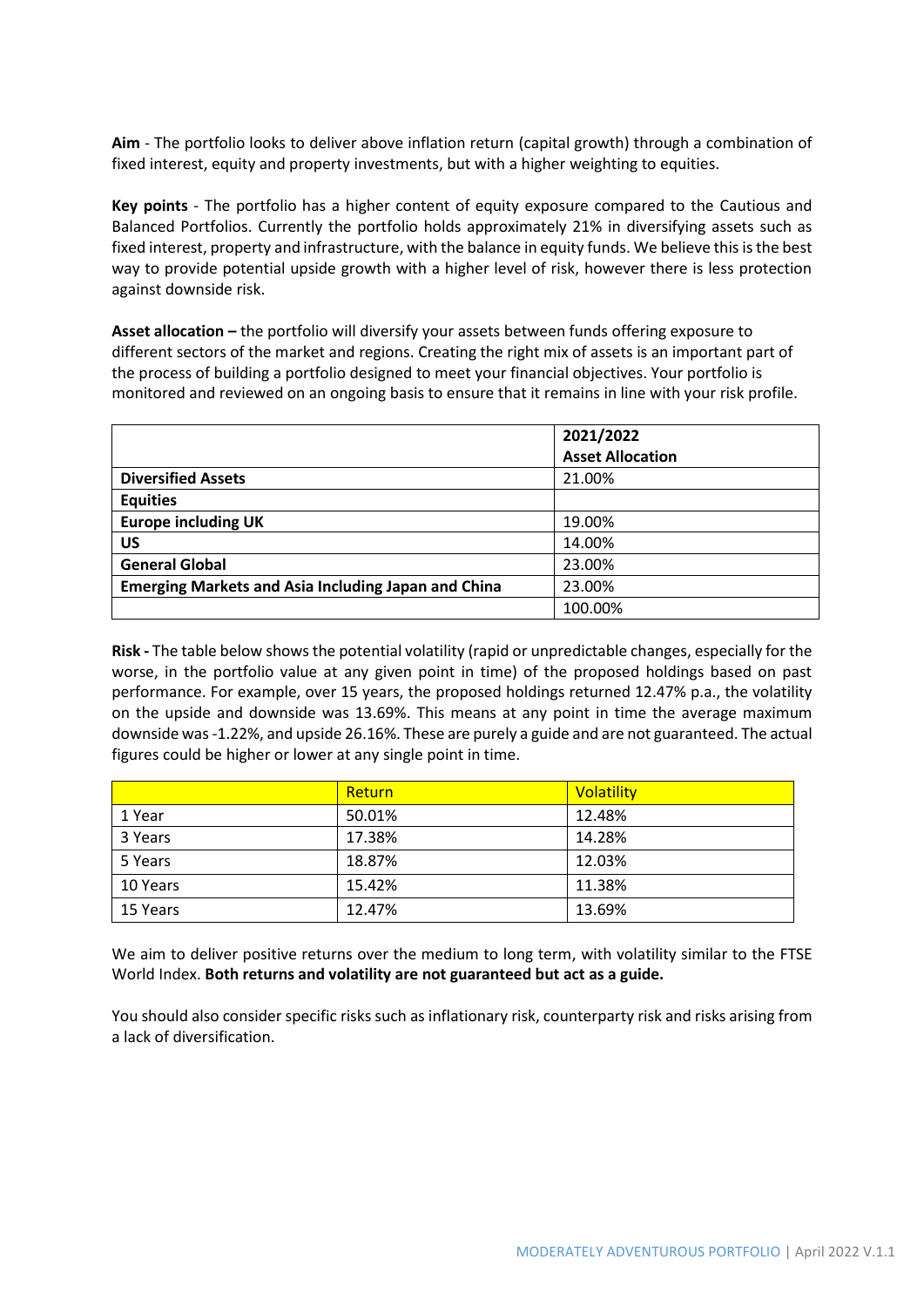**Market shocks -** The table below takes six past market shocks and shows how the holdings **in the portfolio as at 1 July 2021** would have performed both in the year of and after the event. This reflects the fund charges but does not account for any product charges or advice fees.

| <b>Black Monday</b> |                        | September 11 |                        | WorldCom bankruptcy |               |  |  |  |
|---------------------|------------------------|--------------|------------------------|---------------------|---------------|--|--|--|
| 1987                | 1988                   | 2001<br>2002 |                        | 2002                | 2003          |  |  |  |
| $-16.55%$           | 21.76%                 | $-23.49%$    | $-28.92%$<br>$-28.92%$ |                     | 41.53%        |  |  |  |
|                     |                        |              |                        |                     |               |  |  |  |
|                     | Global economic crisis |              | Eurozone crisis        |                     | <b>Brexit</b> |  |  |  |
| 2008                | 2009                   | 2011         | 2012                   | 2016                | 2017          |  |  |  |
| $-27.50%$           | 39.58%                 | $-5.40%$     | 17.05%                 | 19.74%              | 25.99%        |  |  |  |

Putting this in context, the table below shows what £150,000 invested on 1 January 2008 would have been worth each December from 2008 to 2012 (including all fees and charges), based on the proposed portfolio:

|                  | % return (cumulative) | Monetary Amount (£) |
|------------------|-----------------------|---------------------|
| 31 December 2008 | $-28.90%$             | £106,650.00         |
| 31 December 2009 | $-1.75\%$             | £147,368.00         |
| 31 December 2010 | 25.41%                | £188,115.00         |
| 31 December 2011 | 16.88%                | £175,323.00         |
| 31 December 2012 | 35.17%                | £202,761.00         |

The average return after charges from 1 January 2008 to 31 December 2012 was 7.03% p.a.; this reflects two down periods in 2008 and 2011.

**Time period return:** The table below shows the best and worst returns over 3 months, 1 year and 3 years:

|          | Best (%)            | Worst (%)             |
|----------|---------------------|-----------------------|
| 3 months | 23.78 (04/20-06/20) | $-14.43(01/20-03/20)$ |
| 1 year   | 50.01 (04/20-03/21) | $-3.89(07/11-06/12)$  |
| 3 years  | 21.65 (10/15-09/18) | 6.73 (04/17-03/20)    |

**Loss of capital -** The portfolio is positioned as a long-term investment (5 years plus). The aim is to achieve a positive outcome over the investment period, although past performance is no guide to future performance and investments can fall as well as rise.

The table above highlights that there will be movements in the value of the investment (both positive and negative) during this time frame. The figures do not reflect any withdrawals or additional investments.

There is the potential for capital loss particularly where the investment is encashed during a down period (in this example 2008 and 2009). Even encashing on 31 December 2011 would have achieved a positive return on the initial investment.

### **SPECIAL NOTE: You should note that the holdings can and do change; the figures shown above are illustrative only and are not a guarantee of what might happen in the future.** They aim to demonstrate the potential risks and volatility based on five past market shocks, with no prediction of future events.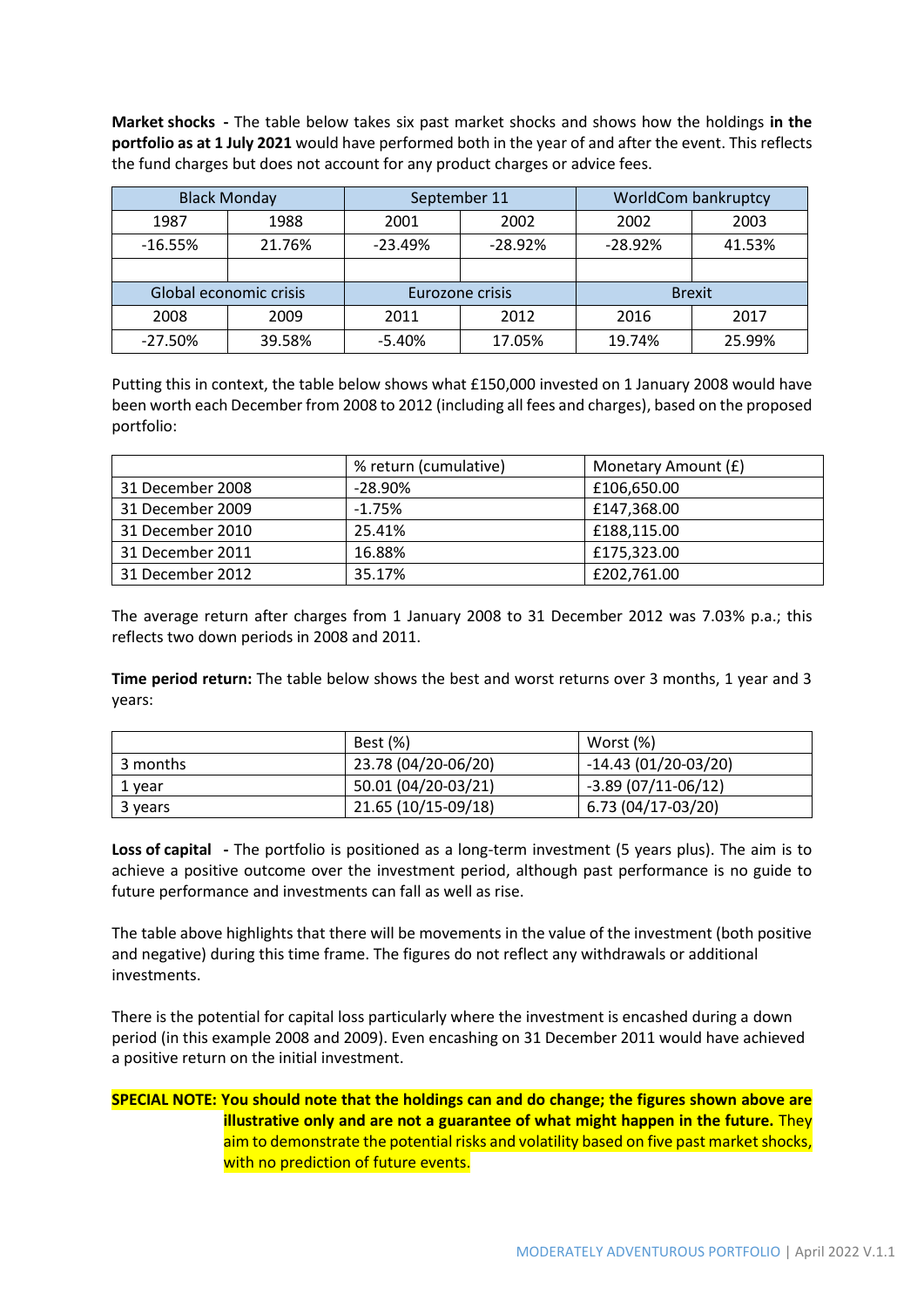#### **MODERATELY ADVENTUROUS PORTFOLIO PEFORMANCE**

The Portfolio was launched on 1 January 2009 and the total return up to 31 March 2022 was 278.06% (10.56% p.a.) against a benchmark return of 171.65% (7.84% p.a.).



Portfolio vs Benchmark – 1 January 2009 – 31 March 2022

|                                                   | 2018     | 2019   | 2020   | 2021   | 2022      | <b>Since</b> |
|---------------------------------------------------|----------|--------|--------|--------|-----------|--------------|
|                                                   |          |        |        |        |           | Launch       |
| <b>Moderately Adventurous</b>                     | $-7.75%$ | 20.37% | 14.16% | 10.46% | $-10.55%$ | 10.56% p.a.  |
| <b>Portfolio</b>                                  |          |        |        |        |           |              |
| <b>LWM Benchmark</b>                              | $-5.83%$ | 19.19% | 8.58%  | 11.68% | $-4.08%$  | 7.84% p.a.   |
| <b>IA Flexible Investment</b><br><b>Benchmark</b> | $-6.64%$ | 15.64% | 7.01%  | 11.38% | $-3.65%$  | 8.07% p.a.   |

|                               | 1 Year to | 1 Year to | 1 Year to | 1 Year to | 1 Year to |
|-------------------------------|-----------|-----------|-----------|-----------|-----------|
|                               | 31/03/18  | 31/03/19  | 31/03/20  | 31/03/21  | 31/03/22  |
| <b>Moderately Adventurous</b> | 9.13%     | 3.45%     | $-12.63%$ | 45.10%    | $-1.48%$  |
| <b>Portfolio</b>              |           |           |           |           |           |
| <b>LWM Benchmark</b>          | 3.66%     | 5.02%     | $-7.12%$  | 30.80%    | 3.83%     |
| <b>IA Flexible Investment</b> | 2.34%     | 3.34%     | $-8.05%$  | 29.36%    | 4.98%     |
| <b>Benchmark</b>              |           |           |           |           |           |

**Note:** RPI is a measure of inflation; for example, in 2021 the Portfolio returned 5.36% after inflation. Cash is a means of demonstrating an upward curve with no stock market volatility.

**BENCHMARKS:** The key measure for us is to outperform a fund that tracks an index over the medium to long term. Within each sector, we will have funds that perform differently. We have set a benchmark which accurately and fairly reflects what we are aiming to do. The benchmark is tradeable and therefore can be invested in.